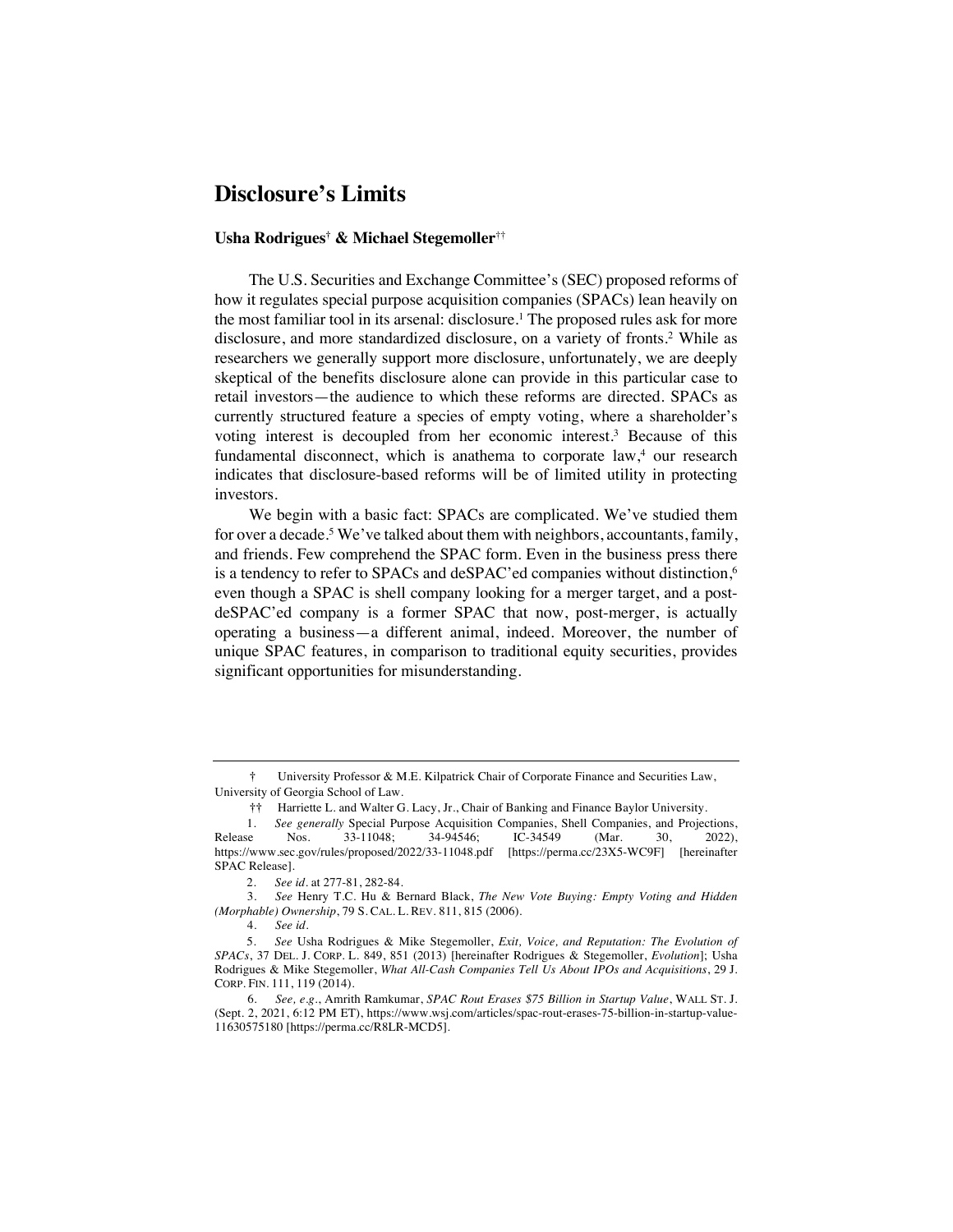Academic commentators and the SEC alike have voiced the concern that the incentives of SPAC sponsors and shareholders are not aligned.7 After all, the sponsors get 20% of the deSPAC'ed firm if a deal closes, but lose all of their investment if the SPAC fails. Thus, SPAC sponsors can profit even from deals that are bad for their shareholders, who bear the brunt of the 20% dilution.<sup>8</sup> Accordingly, the SEC proposes to require sponsors to disclose to SPAC shareholders that the sponsor's incentives are to make a deal—any deal—and that shareholders that keep holding SPAC shares through the deSPAC will be diluted by at least  $20\%$  — often much more.<sup>9</sup>

The SEC makes this dilution point effectively in its proposing release.<sup>10</sup> But so do SPACs themselves, already. For example, one SPAC spells out in tabular form the 20% dilution SPAC shareholders will experience because of the sponsor's stock.11 A risk factor in another SPAC states: "Our sponsor paid an aggregate of \$25,000, or approximately \$0.004 per founder share, and, accordingly, you will experience immediate and substantial dilution from the purchase of our Class B common stock."12 The same filing advises shareholders:

> Our sponsor paid an aggregate of \$25,000 for the founder shares, or approximately \$0.004 per founder share. As a result of this low initial price, our sponsor, its affiliates and our management team and advisors stand to make a substantial profit even if an initial business combination subsequently declines in value or is unprofitable for our public stockholders.<sup>13</sup>

We have pored over hundreds of SPAC filings. At times we have struggled to make sense of them. As researchers, we appreciate the new data that will be generated from the SEC's proposed rules regarding disclosure about the sponsor, its affiliates and promoters, and conflicts of interest.14 But one facet of disclosure reform—detailing the extent of the dilution under hypothetical scenarios—won't help retail investors because the disclosure already exists. That is, SPACs are already voluntarily providing information about the risk of dilution. The SEC appears to believe that what these disclosures lack is clarity—that investors don't understand precisely how bad the dilution is—and that depicting the extent of the dilution is what's necessary.

We respectfully disagree. The SEC's proposed disclosures are redundant, but that is beside the point. We believe investors won't read the new disclosures

<sup>7.</sup> *See generally*Michael Klausner, Michael Ohlrogge & Emily Ruan, *A Sober Look at SPACs*, 39 YALE J. ON REGUL. 228 (2022).

<sup>8.</sup> *See* Amrith Ramkumar, *SPAC Insiders Can Make Millions Even When the Company They Take Public Struggles*, WALL ST. J. (Apr. 25, 2021, 4:51 PM ET), https://www.wsj.com/articles/spac-insiders-can-make-millions-even-when-the-company-theytake-public-struggles-11619343000 [https://perma.cc/5B7Y-TCWG].

<sup>9.</sup> *See id.*

See SPAC Release, *supra* note 1, at 36-39.

<sup>11.</sup> Gores Holdings IV, Inc., Prospectus (424B4) 128 (Jan. 23, 2020).<br>12. FinServ Acquisition Corp., Prospectus (424B4) 51 (Oct. 31, 2019)

FinServ Acquisition Corp., Prospectus (424B4) 51 (Oct. 31, 2019).

<sup>13.</sup> *Id*.

<sup>14.</sup> *See* SPAC Release, *supra* note 1, at 32-35.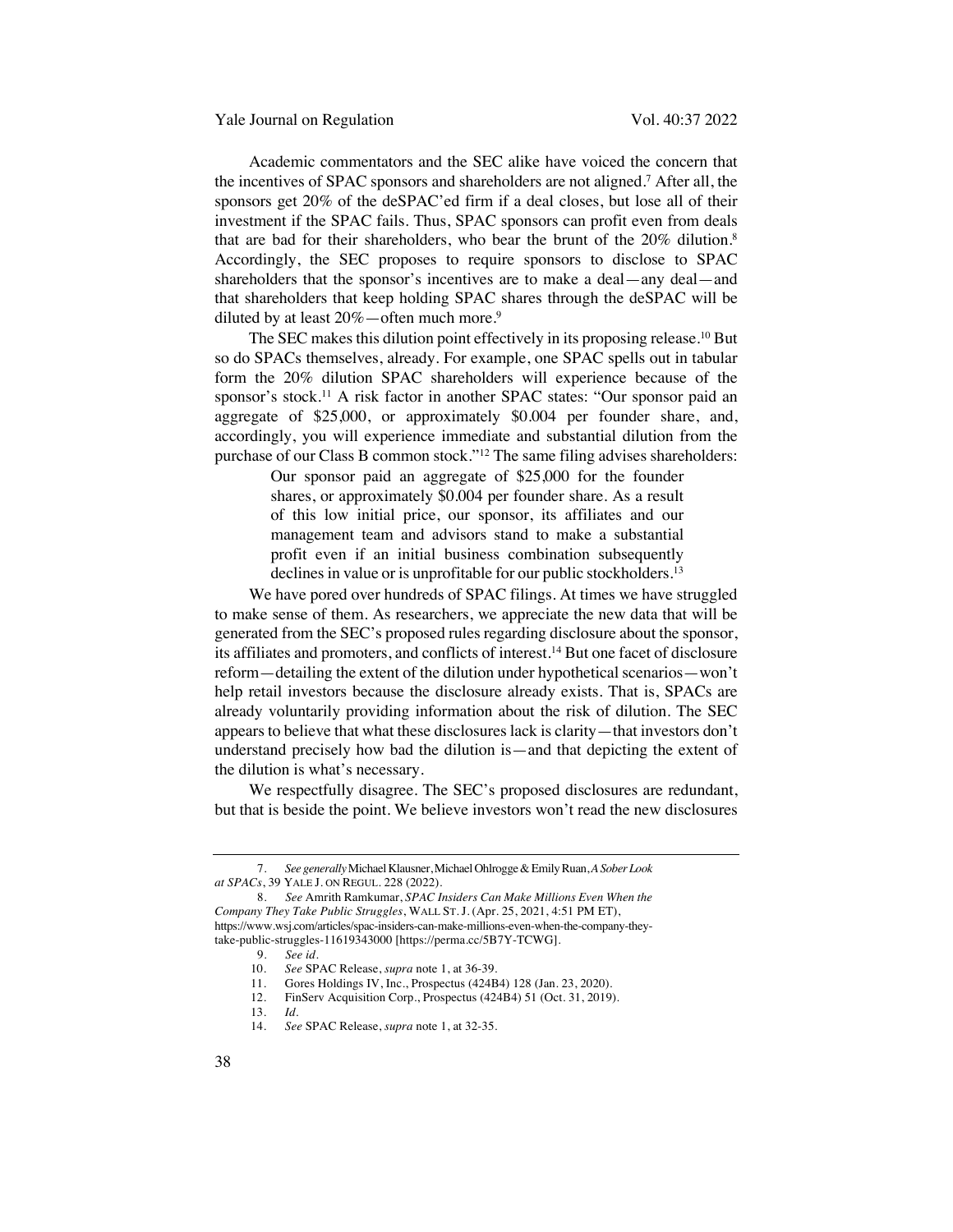any more than they do the current ones, but that too is beside the point. The point is that the cards are stacked against retail SPAC investors in a unique way, and only a structural change can address the problem. Disclosure alone cannot.

Crucially, retail investors usually don't have to pay attention to a company's disclosures. Normally the disclosure mechanism can protect these retail investors whether or not they see a single SEC filing. In ordinary markets, the sophisticated investors who *do* read SEC filings use their money to drive the market, and thus the content of the disclosures is priced into the securities.<sup>15</sup> Because the interests of sophisticated investors and small investors align, the large investors, in looking out for their own interests, also wind up protecting the interests of retail investors.16

The key to this inadvertent protection is that the interests of retail investors and more sophisticated players are aligned. SPACs violate that basic assumption by allowing a species of empty voting. We believe the SEC's failure to address this flaw in SPAC design is a mistake.

Describing the empty voting problem in the SPAC context is relatively simple. One of a SPAC's defining features is the redemption right—the right of SPAC shareholders to redeem their shares and get their money (plus interest) back from the trust account.17 This redemption right can be exercised at the option of the shareholder upon the occurrence of either a successful acquisition of a target or the request for an extension of time to pursue an acquisition.18 The redemption right is automatically exercised if the SPAC sponsor fails to purchase a target.19

This redemption right used to function as a check on the sponsors' drive to close a deal. It used to be that if over 20% of shareholders redeemed their shares, the deal wouldn't close.20 After all, that trust account was supposed to fund the acquisition, and if there wasn't enough money remaining in the trust account, the acquisition would fail for lack of funds.21

<sup>15.</sup> *See generally* Holger Spamann, *Indirect Investor Protection: The Investment Ecosystem and Its Legal Underpinnings* (Eur. Corp. Governance Inst., Law Working Paper No., 594/2021, 2022), https://papers.ssrn.com/sol3/papers.cfm?abstract\_id=3707249 [https://perma.cc/QR4H-CG75].

<sup>16.</sup> *See id*. at 15-18.

<sup>17.</sup> *See* Klausner et al., *supra* note 7, at 236-37.

<sup>18.</sup> *See* Usha Rodrigues & Michael Stegemoller, *Redeeming SPACs* 9-10 (Univ. Ga. Sch. L., Rsch. Paper No. 2021-09, 2021), https://papers.ssrn.com/sol3/papers.cfm?abstract\_id=3906196 [https://perma.cc/ZW2L-UZYL].

<sup>19.</sup> Rodrigues & Stegemoller, *Evolution*, *supra* note 5, at 913-14.

<sup>20.</sup> Rodrigues & Stegemoller, *Evolution*, *supra* note 5, at 910 (citing M. Ridgway Barker & Randi-Jean G. Hedin, *SPACs – Continuing to Grow and Evolve*, METRO. CORP. COUNSEL (June 2007), http://www.metrocorpcounsel.com/articles/8416/spacs-continuing-grow-and-evolve [https://perma.cc/T9H2-EP87].

<sup>21.</sup> *See, e.g.*, Klausner et al., *supra* note 7, at 276.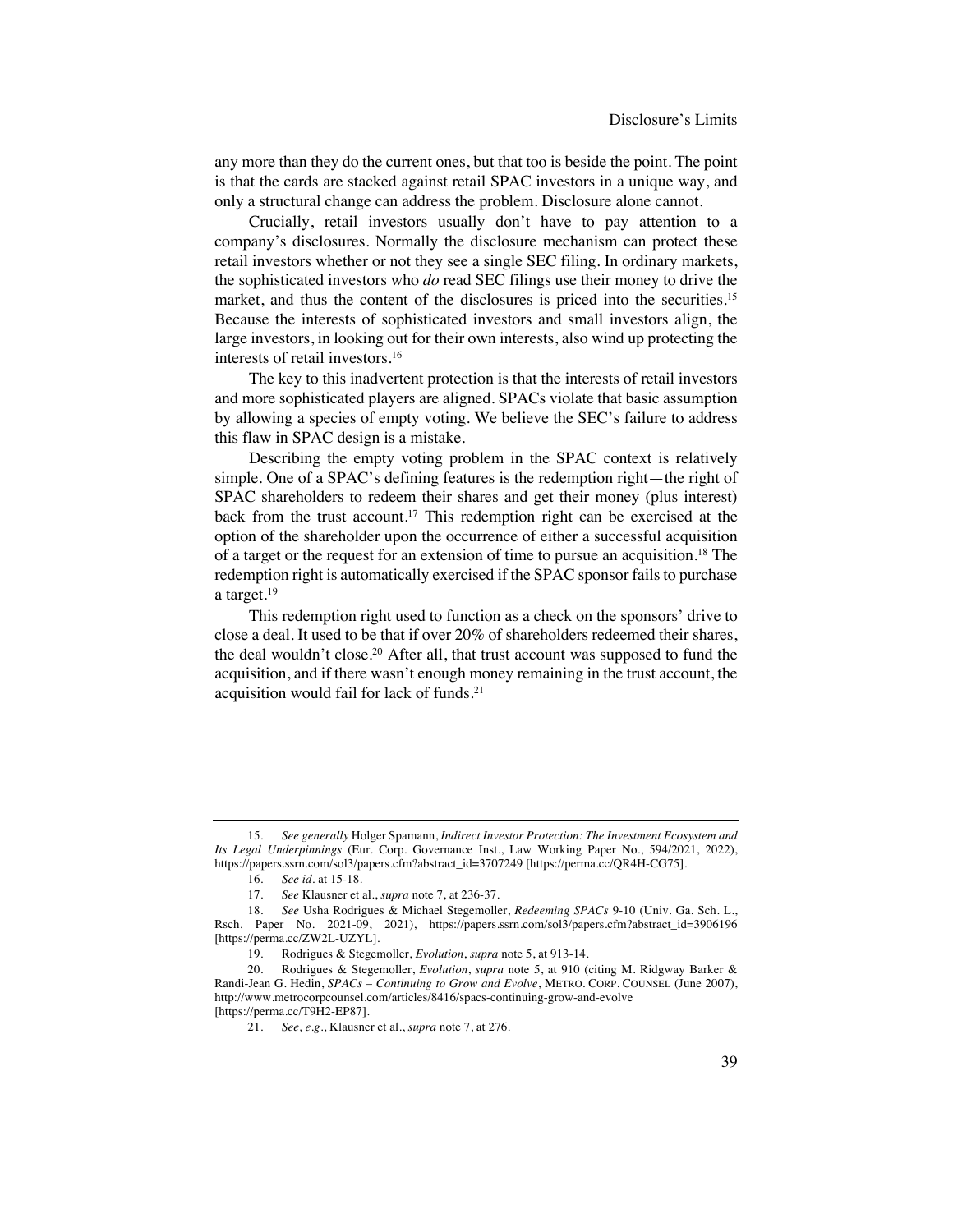As we have documented, SPACs lost that redemption threshold as they evolved.22 Now there has been a complete decoupling of the proportion of shares redeemed from the question of whether the acquisition should be completed.

There are two important mechanisms in the SPAC structure that should act as a check on transactions going forward even in the absence of a required maximum percentage on redemptions. The first mechanism is that acquisitions generally require a majority vote.<sup>23</sup> The second is the simple economic requirement that there be enough money in the account to fund the acquisition. If too many SPAC shareholders redeem, then there will not be enough money to fund the intended acquisition. Thus, one could logically assume that a completed deSPAC would then be characterized by low redemption rates.

Yet SPACs exhibit very high average redemption rates. Our original empirical study spans SPACs that filed their first public S-1 in years 2010- 2019.24 Because SPACs typically have a maximum of two years in which to complete a transaction, our sample period allows us to account for the full lifecycle of the SPAC, encompassing deals concluded through 2021. We find a mean redemption rate of 54.2%.<sup>25</sup> Some redemption levels have topped  $80\%$  that is, over *80%* of the shareholders got out of the deal before the target was acquired.26

But SPACs are not all bad news for investors—the market seems to be able to discern bad deals from good ones. Our data are consistent with a negative relation between redemption rates and post deSPAC stock performance.27 SPACs in the upper quartile of redemption rates, which exhibit redemption rates of over 89%, trade well below the redemption price ten trading days after the deSPAC. The stock price of SPACs in the two middle quartiles of redemption rates is not different from the redemption price, thus giving these stockholders a return not different from an investment in government securities. SPACs in the lowest quartile of redemption rates, which exhibit redemption rates of less than 3%, trade at large and statistically significant premiums to the redemption price. 28

Then what happened to the two mechanisms that logically should constrain redemption rates? The answer to the economic problem of not having enough cash in the trust account to fund the acquisition is that PIPEs stepped in to fill the

28. *See id*.

<sup>22.</sup> *See* Rodrigues & Stegemoller, *Evolution*, *supra* note 5, at 872 (citing Order Approving Proposed Rule Change to the Special Purpose Acquisition Company Listing Standards, Exchange Act Release No. 34-63607, 2010 WL 5301044, at \*5 (Dec. 23, 2010)).

<sup>23.</sup> Unless effectuated by way of a tender offer, which occurred in only 5% of our sample in a previous study. Rodrigues & Stegemoller, *supra* note 18, at 28.

<sup>24.</sup> *Id.* at 34-35.

<sup>25.</sup> *Id*. at 55 tbl.3.

<sup>26.</sup> *See* Roger E. Barton, *High Redemption Rates See SPACs Relying on Alternative Financing*, REUTERS (Jan. 14, 2022, 11:44 AM EST), https://www.reuters.com/legal/transactional/high-redemptionrates-see-spacs-relying-alternative-financing-2022-01-14 [https://perma.cc/6M9C-UDTU].

<sup>27.</sup> Rodrigues & Stegemoller, *supra* note 18, at 57 tbl.5.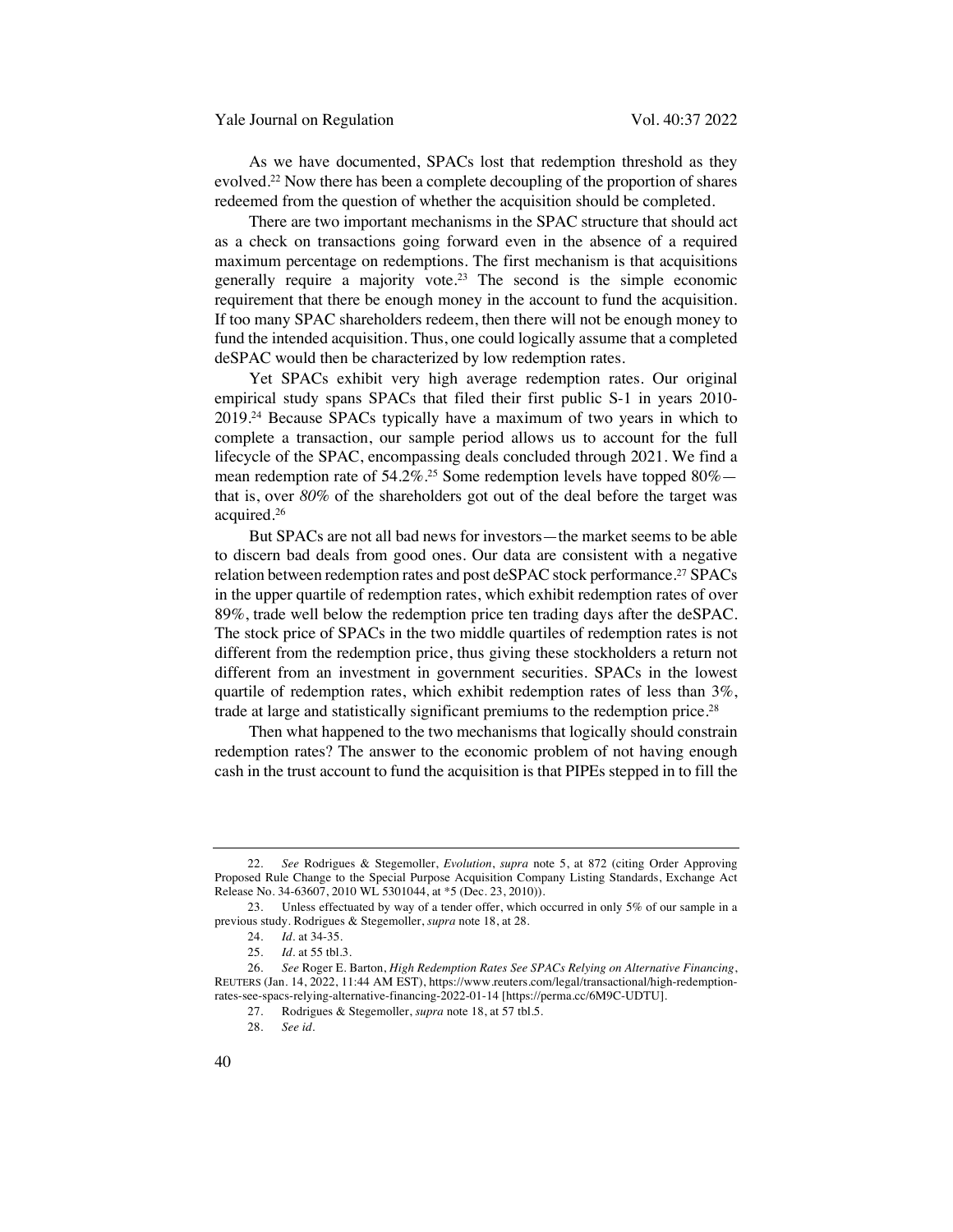breach.29 Given the lack of a limit on redemptions, prospective SPAC targets faced an uncertain payout. A bargain struck with a PIPE investor provided the dependable capital needed to fund an acquisition that could not rely on an amount certain in the trust account.30

We focus here on the vote. Why is the shareholder vote not serving as the protective mechanism that it typically does? The answer is that the vote is empty—devoid of economic significance. SPAC shareholders can vote yes for a transaction and also redeem their shares. Indeed, SPACs disclose this right to shareholders when explaining their right to vote.<sup>31</sup> The proxy will explain, often in bold, that "[p]ublic stockholders may elect to redeem all or a portion of their public shares even if they vote for the Business Combination Proposal."32 Another proxy assures SPAC shareholders: "You may exercise your redemption rights whether you vote your Public Shares for or against the Business Combination Proposal or do not vote your shares."33

Thus, shareholders can vote for a deal while exiting, saying to the sponsors: "Sure, go ahead and buy that company. We don't want any part of it." This is a kind of empty voting, where a shareholder's vote is decoupled from her economic interest. This perverse situation has pernicious ramifications—there is a reason why the law frowns on empty voting.34

The puzzle is why someone might vote in the affirmative for a deal while simultaneously exiting it. The answer lies in the warrants—the right to buy the SPACs' shares in the future, by convention at an \$11.50 strike price.<sup>35</sup> Recall that the SPAC IPO offers units, comprised of warrants and common shares, which afterwards decouple and trade separately. Warrants are only valuable if the stock trades above \$11.50, and that generally only happens if there's a successful acquisition.36

IPO investors—often hedge funds $37$ — have every incentive to redeem their shares and pocket their \$10, but still vote *for* the deal and see if the warrants bear fruit. Michael Klausner, Michael Ohlrogge, and Emily Ruan suggest that many

<sup>29.</sup> *See* Maria Lucia Passador, *In Vogue Again: The Re-Rise of SPACs in the IPO Market*,  $B = \text{CORP}$  FIN.  $\& \text{COM} = L = 46-47$  (forthcoming 2022) https://papers.ssrn.com/sol3/papers.cfm?abstract\_id=3820957 [https://perma.cc/MHR6-H92G].

<sup>30.</sup> *See id.*

<sup>31.</sup> "Public stockholders may elect to redeem all or a portion of their public shares even if they vote for the Business Combination Proposal." Diamond Eagle Acquisition Corp., Proxy Statement (DEFM14A) 77–78 (Apr. 15, 2020).

<sup>32.</sup> *Id*.

<sup>33.</sup> VectoIQ Acquisition Corp., Proxy Statement, Prospectus and Information Statement (424B3) 11 (May 8, 2020).

<sup>34.</sup> *See* Hu & Black, *supra* note 3, at 815 ("Sometimes, [hedge funds and company insiders] hold more votes than shares—a pattern we call 'empty voting' because the votes have been emptied of an accompanying economic stake.").

<sup>35.</sup> *See* Klausner et al., *supra* note 7, at 236-37.

<sup>36.</sup> *See id*.

<sup>37.</sup> *See id* at 241.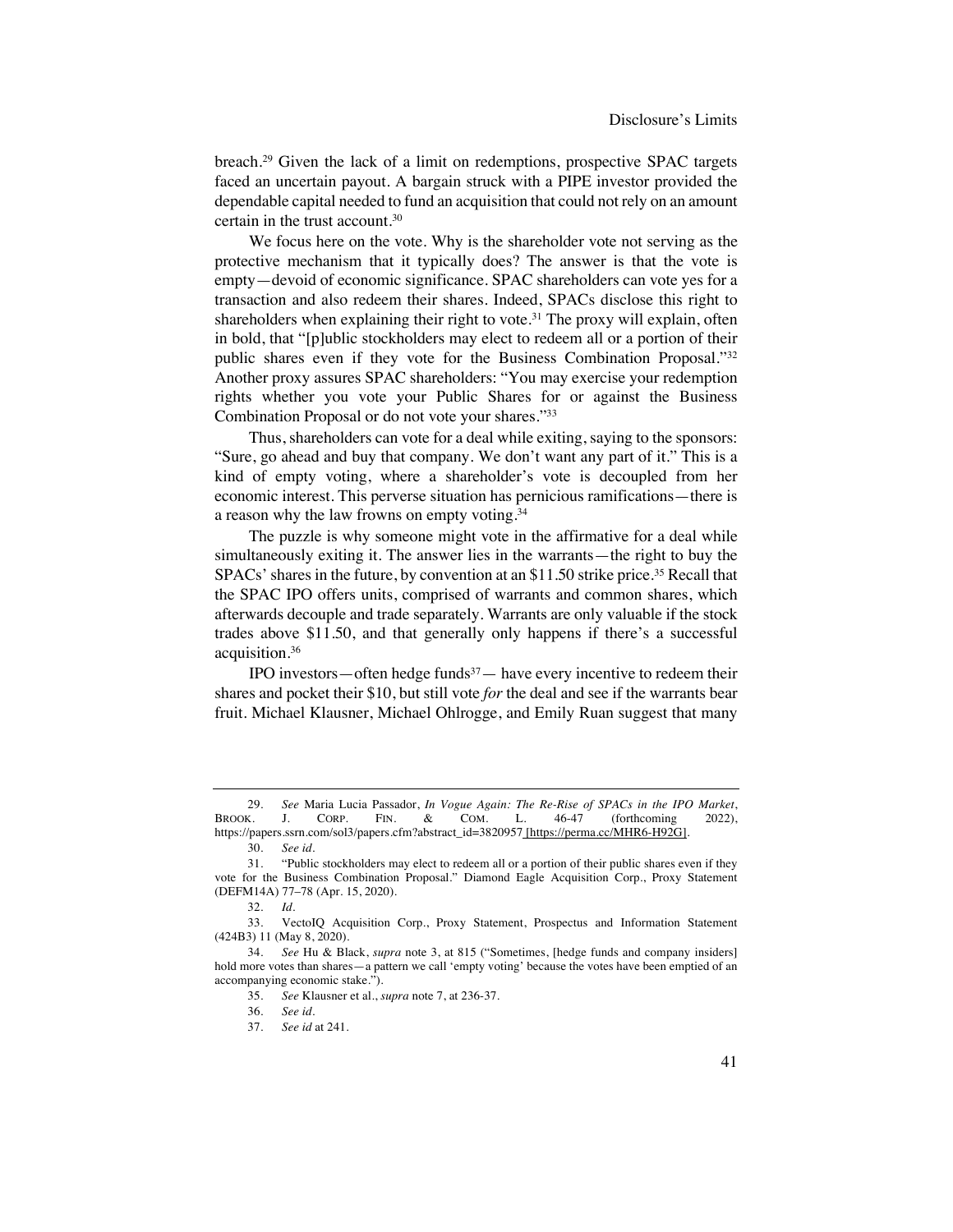times they take precisely this investment approach, treating the warrants as compensation that gives some upside when a deal succeeds.<sup>38</sup>

Empty voting is why disclosure won't help retail SPAC shareholders. What the SEC is proposing is that retail investors, if given a more explicit map of how dilution will affect them, will now understand the dilutive aspect of the transaction, the incentives of all the participants, and how institutional shareholders secure gains. We are skeptical that many retail SPAC shareholders even know that they have a redemption right. More importantly, we seriously doubt that investors, in general, understand that their shares lose the \$10 price floor after the deSPAC, when the redemption right expires. For the record, before the deSPAC, SPACs trade with an implicit floor—the redemption price because the shares represent a claim on the trust account for the redemption amount, generally \$10 plus interest. Even if the market thinks the proposed target is a lousy one, a SPAC share still represents at least \$10, and so will not trade below that price. After the deSPAC, the trust account is gone, and the fate of the shareholders in the newly deSPAC'ed company rests on the value of that company alone.

Do retail investors understand that SPAC shares do not reflect bad news about the target until after the transaction is already completed, so that they cannot rely on past trading history after the deSPAC for reliable information about the target? Do retail investors also understand that unit holders of the SPAC, which are mainly well-informed institutions, have a strong economic incentive to vote yes for a transaction, redeem their shares, and hold onto the warrants? Is disclosure able to address the nuances of a market laden with asymmetric information in a way that compensates for deviating from the law's traditional approach of keeping economic and control interests tied together? The proposed new rules implicitly answer in the affirmative to these questions.

We believe most retail shareholders will never read the proposed new disclosures. Modifying the current disclosures about the target company's risks and about potential conflicts of interest with the SPAC sponsor will not help investors at all if they treat SPAC shares like any other shares they own. (And why shouldn't they, since SPACs trade alongside operating companies?). But, as we described above, typically investors' lack of information doesn't hurt them, because the market provides protection. The big institutional investors vote in their own selfish best interest, and that protects shareholders who are along for the ride. But here, with the vote decoupled from economic interest, when most of those hedge funds redeem,<sup>39</sup> a shareholder who doesn't follow suit isn't along for the ride—she's being taken for a ride.

Our proposed solution is a simple one: the SEC should work with the NYSE and the NASDAQ to require that shareholders vote "no" on a transaction in order

 <sup>38.</sup> *See id* at 245-46.

 <sup>39.</sup> *See id.* at 242 & n.26 ("These funds invest in SPAC IPOs with little intention of remaining invested through the merger.").